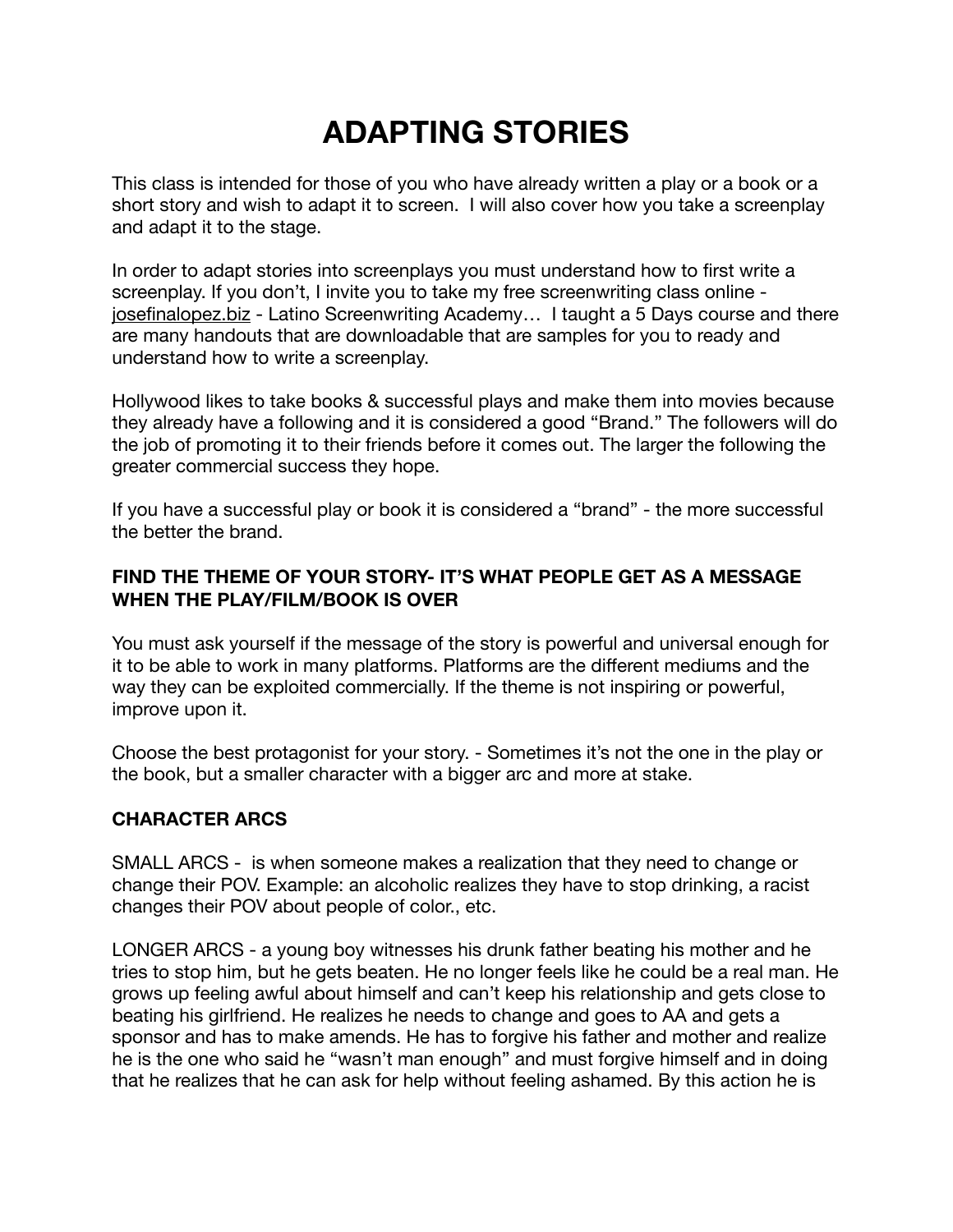able to stop drinking forever and he gets his 1 year chip. After he gets sober he has the courage to go find his girlfriend, make amends and win her back.

A boy witnesses his father lynching a black man and must keep his father's secret. As an adult he participates in KKK rallies and is under his father's thumb. One of their rallies gets prohibited because the African American community blocks it. He goes to the ACLU and he gets assigned an African-American lawyer to fight for their right to march. He befriends the African-American lawyer in the process of fighting for their first amendment right. Through the legal process he confides in the lawyer and confesses to what he saw as a boy. The African-American man confesses to him that he became. Lawyer because his father was lynched and it turns out that was his father. He must ask whether he will testify against his father, which does and they put his father away for life. The KKK turns on him and threatens his life so he decided to leave a start a new life in another city like Atlanta.

#### **ADAPTING STORIES INTO FILM & THEATER**

**INTELLECTUAL PROPERTY DETAIL:** Make sure what ever you adapt you own the right to it. If not, make sure you acquire the rights to do it or have the legal right to do it. Don't ever attempt to do it without having the rights. Don't even try it thinking you'll get the rights later. Don't waste your time if you don't have the rights.

Understand the different mediums and their limitations. Read and Watch enough plays and see enough films to get familiar with the mediums.

Plays are limited by location - usually told in two acts (but can be told in three with two intermissions).We tell a story in a play.

Screenplays are limited by showing internal emotions in a physical way without relying on dialogue and are usually three acts. We show a story in a film. Movies have to build and climax and the journey tends to make the characters have larger character arcs. The limitations of making films is that you have to be aware how much a screenplay costs, who can star in it, and who could possibly produce the film. You have to take these into consideration much more than with a play.

## **ADAPTING A PLAY INTO A SCREENPLAY**

Take as much of the dialogue and eliminate it. Plays are spoken, screenplays are seen.

Whatever can be communicated with images should not be spoken in dialogue - Only keep the best dialogue, but try to eliminate anything that is not necessary: stuff about the environment, stuff about other characters - any expositions that is normally said to set up a scene, etc.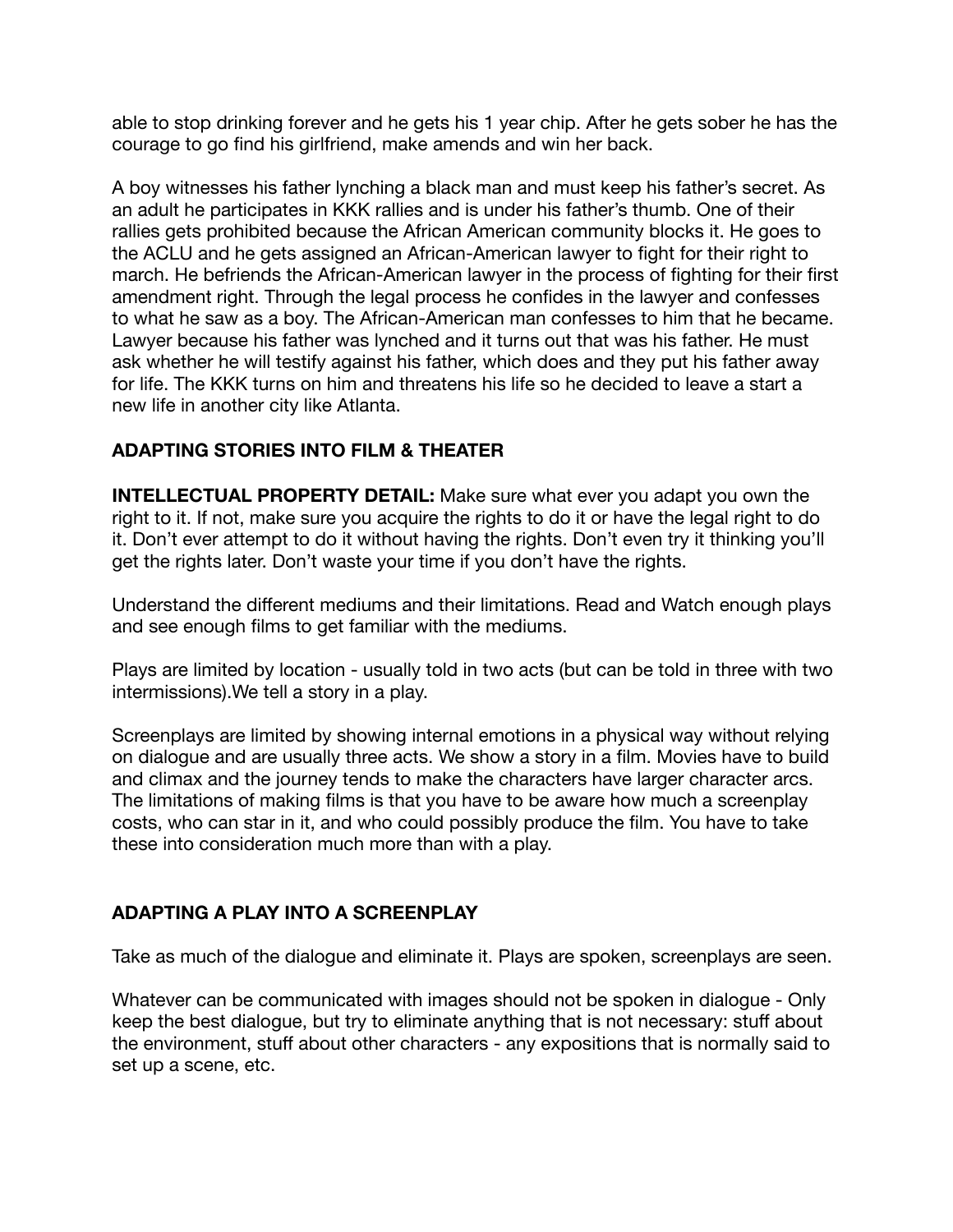OPEN IT UP BY ADDING LOCATIONS AND MORE CHARACTERS AND POSSIBLY MORE PLOTS

Plays usually have one major plot and possibly a secondary plot. A play can meander or be about an experience and characters and not a lot can happen - except maybe emotionally.

Movies have to MOVE!! Screenplays tend to have the main plot which is the plot that drives the story and then a plot that shows the character growth and then a plot that carries the theme. So that's like 3 to 4 plots. Screenplays are plotted out first before they are written.

AVOID MONOLOGUES - or if you absolutely need to have your character go on and on have compelling reason and a character who needs to hear or is a confidant.

ADD CHARACTERS THAT ARE NECESSARY TO MAKE STORY BELIEVABLE that are found in this world. If it's a play with only women - you must add men if you open it to the real world - and vice versa.

## **ADAPTING A SCREENPLAY INTO A PLAY**

SIMPLIFY LOCATIONS - ONLY INCLUDE LOCATIONS THAT ARE ABSOLUTELY ESSENTIAL - 2 to 3 - or you need a movie screen to project locations, but it can't be too many - it will bother audience and theater purists

WHAT CAN'T BE SHOWN MUST BE SPOKEN AS EXPOSITION USED AS AMMUNITION

ELIMINATE UNNECESSARY CHARACTERS that do not move main plot forward.

QUICK TIME CHANGES - need to be cut

CUT EXCESS PLOTS THAT DON'T FOCUS ON MAIN CHARACTER

#### **ADAPTING A PLAY INTO A TV SERIES**

You have to think of how the story could run for 4 seasons to make it worth it for a network to do it.

You need to create an ensemble of characters who have conflicts with each other and arcs that can really expand and stretch for many seasons.

CHARACTER ARCS are the most important.